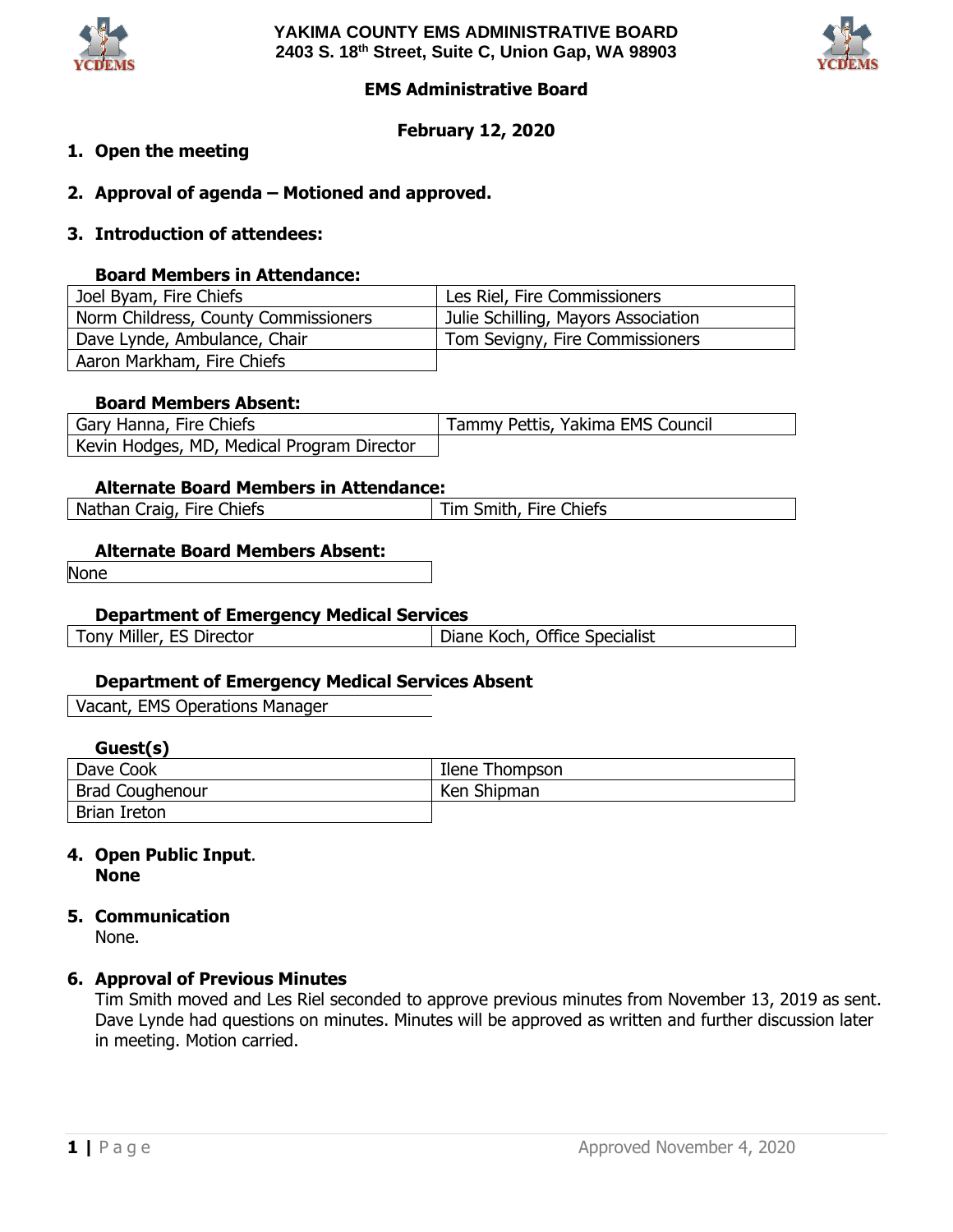



# **7. Reports from Committees and/or Agencies**

## **Director's Report**

- a. End of year financials. Revenue was a little more than anticipated \$538,728. Expenses were \$522,627.
- b. Training Manager position has posted and 3 applications have been received.
- c. Dr. Hodges will be here in 2 weeks and Tony will discuss if he wishes to remain our MPD permanently. He will also discuss this with Catie Holstein at DOH, next week, as it is the decision of the State DOH, regarding MPDs.
- d. Just purchased 4 high performance infant CPR manikins. These will work with iPads. We currently have 4 high performance adult manikins. We are doing well on adult cardiac arrest saves.
- e. When Astria closed there were 3 trailers that had been purchases and supplied with Region 8 funds. A trailer is already set up for MCIs and just needs a few provisions restocked and then we would like to station that in the lower valley at Fire District #5. The MCI trailer at YFD is almost ready.
- f. OTEP modules 3 and 4 are filmed. We are hoping to have modules 5 & 6 filmed by the end of next month.
- g. Naches Fire turned a in a bill for out of district responses for June November at the beginning of February. This means that any patients billed would be receiving an invoice for a call that could potentially happened 6 months ago. Previously it was discussed sending a letter for Fire District #3, stating that calls must be turned in within 60 days. Did this letter get sent? It will be checked on by the Chair.
- h. Tony going to the Pinnacle conference in July.
- i. EMT Course

There are 19 students now. Two students dropped out due to work conflicts. One student was removed due to struggling with the course material. The fire chief was in attendance and a plan was laid out for student to improve and return for the next course.

## **8. Old Business**

a. Levy Distribution

Ilene Thompson, Treasurer and Dave Cook, Assessor attended.

Discussion on what we can do, how we can do it.

Chief Craig does not like formula and wants to know if it is legal? Ilene Thompson you would have to go through legal department regarding that question.

Discussion on taxing limits and if anyone is limited. Dave Cook currently there are no limits. There have not been any limitations except for 7 years ago for flood control and county roads. Other than that there has been no limits in the last 20 years.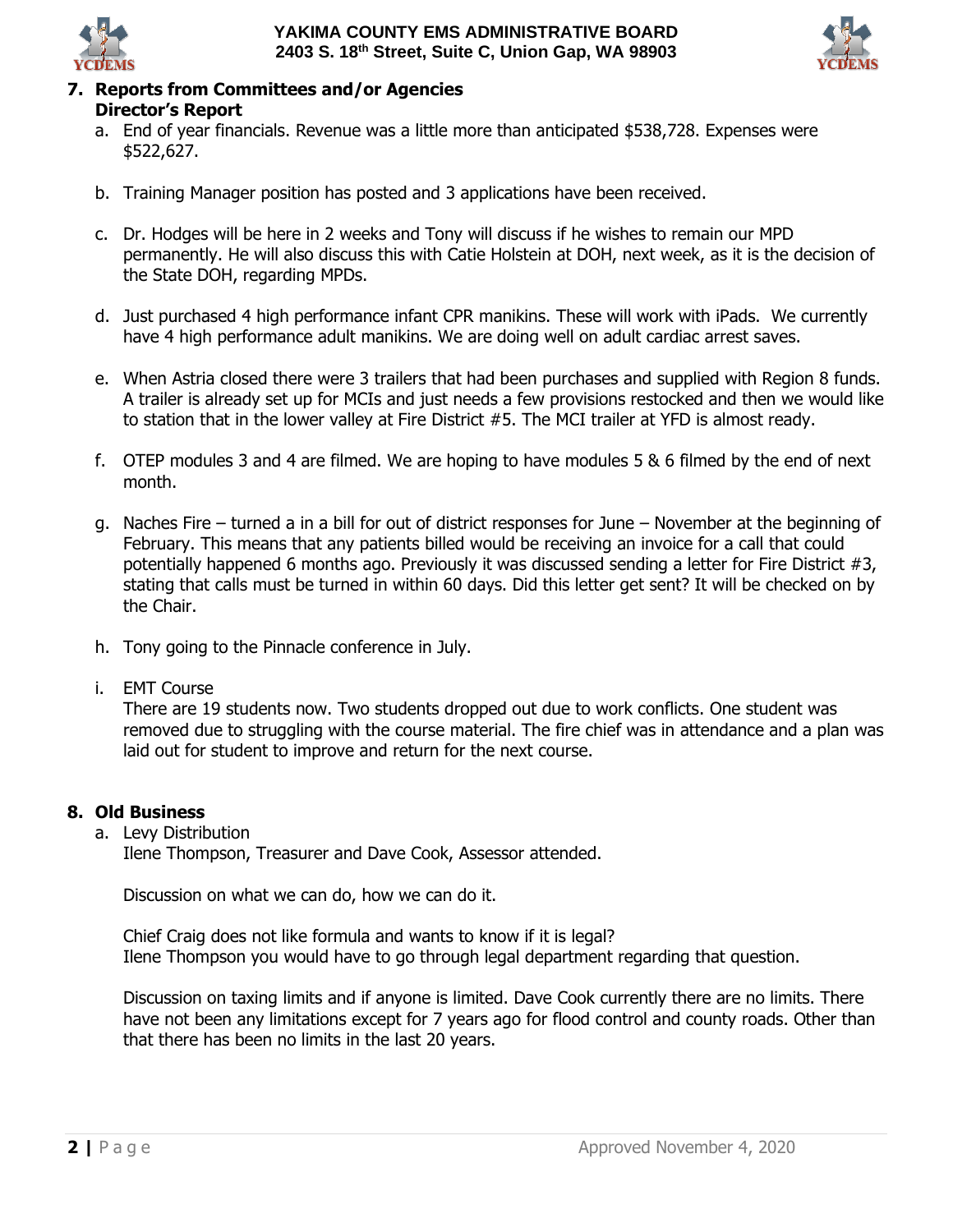



The following topics were discussed:

- $\triangleright$  The levies are certified in October every year, which is *after* budgets are due. Per Dave Cook, Assessor, whenever you use assessed values, you are looking retrospectively as assessed values change daily.
- ➢ The State Office of Financial Management puts out population estimates every year. Could those populations be used rather than the census data, in the levy formula.
- $\triangleright$  Discussion on what the original resolution/levy ballot measure stated. Does the measure identify the categories and percentages used to distribute the levy funds. The details of formula do not need to be in resolution, but just the amount of money/rate to be collected. For instance 0.25 cents per \$1000 dollars of value. Les original intent standardized care and training (he was on original committee).
- $\triangleright$  Could the values be weighted differently than the 1/3 each, which is currently used. Both Ilene and Dave said it would be up to the board to weight values.
- ➢ There is no audit trail by the Assessor's office to ensure that the numbers supplied are accurate.

The following solutions were discussed:

- ➢ Written resolution on how we come up with run numbers and what nature codes are used. Suggested that once the run numbers are received from dispatch that the EMS office send these numbers out to each agency for verification.
- $\triangleright$  Research if the current levy formula distribution can be changed. Would have to be approved by Board of Commissioners.
- $\triangleright$  Do we want to go with a permeant levy would reset every year? It should be noted that if the economy shrinks, we would lose money.
- $\triangleright$  Make sure no department/district is receiving more than 100% of their assessed value.
- $\triangleright$  A special meeting will be held, date to be determined.
- ➢ Commissioner Childress stated that if this group could come to an agreement, he will present it to the board of commissioners for approval. In addition, he will have Craig Warner assist with wordsmithing an updated resolution.
- b. Term appointments/reappointments Open position from fire commissioners. Les Riel reported that this position will be filled during the next fire commissioners meeting.

### c. Bylaws

Discussion on what changes needs to be made to the bylaws:

- $\triangleright$  Article II Membership, Section 1 change mayor to "elected official" or change to "mayor or a designee".
- ➢ Under Article I, Object and Purpose, add that this board makes recommendations to the County Board of Commissioners for levy distribution.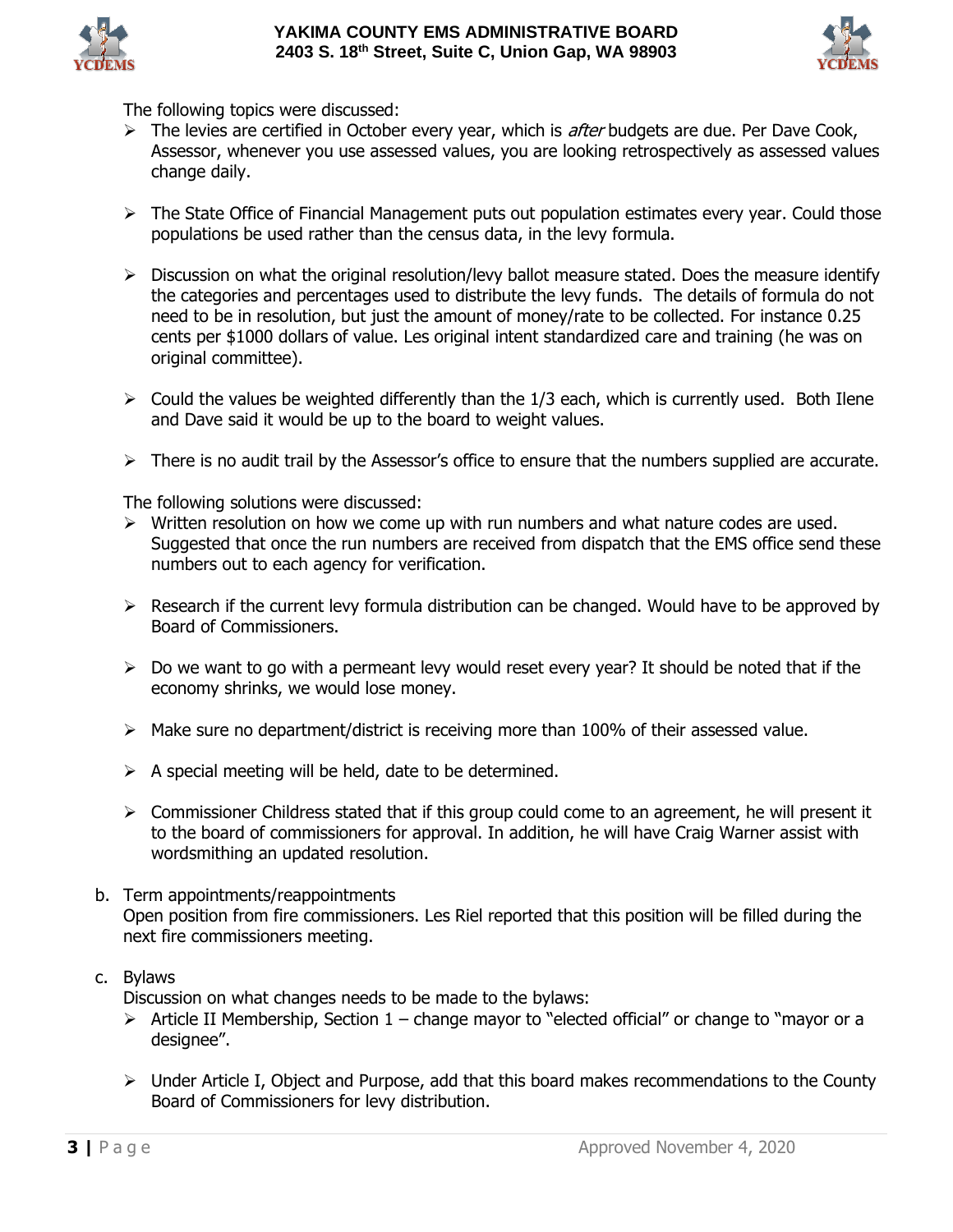



- ➢ Article III, Section 5 Removal of Representatives change to "recommend" removal because there are different appointing agencies, including the County Board of Commissioners.
- $\triangleright$  Article III, Section 1 Management of board #4 and #5 are areas that the board struggles with. Yearly evaluations have not been done for the board, nor the director. Suggestions:

The board come up with a standard evaluation form, for the board and the director, which would be done at the beginning of each year.

Check sheet with items with a list of objectives and then a simple "yes" or "no". And then, that information would be provided to the boards who assigned members.

In regards, to evaluating the director, he reports to the county commissioners. We could do an evaluation and send it the county commissioners for use at their discretion.

- ➢ Article III, Section Commissioner Childress, stated that it was a moot point, as he attends the meetings and evaluates the board at each meeting.
- d. Strategic Planning

Only 2 people responded after the first request in August. Will send the request one more time.

e. Working on a new member board packet.

## **9. New Business**

a. Nurse help line

December an updated contract was received. Starting in March \$53 per call, monthly fee the same and license fee increase of 2.5%. In 2018 72 calls for year and 2019 66 calls for the year. With an increase from \$20 per call to \$53 per call we would exceed the amount budgeted. It would approximately double the budget.

Nathan Craig reported that during the last fire chiefs meeting it was voted to cancel contract. Nathan Craig made a motion to cancel the nurse health line contract. Seconded by Joel Byam.

Further discussion/suggestions: Have people call 211, which is available Monday – Friday 8 to 5 pm. Talk with Virginia Mason Memorial about possibly running a nurse health line.

After further discussion, the motion was amended to cancel the nurse health line and take remaining funds in this year's budget to do public education for when to call 911. Seconded by Joel Byam. **Motion passed.**

b. Open positions in EMS Office **Reviewed above.**

## c. Officer Elections

Nathan Craig nominated Dave Lynde for Chair. Seconded by Les Riel. Nathan Craig nominated Les Riel for Vice Chair. Seconded by Norm Childress. **Motions passed.**